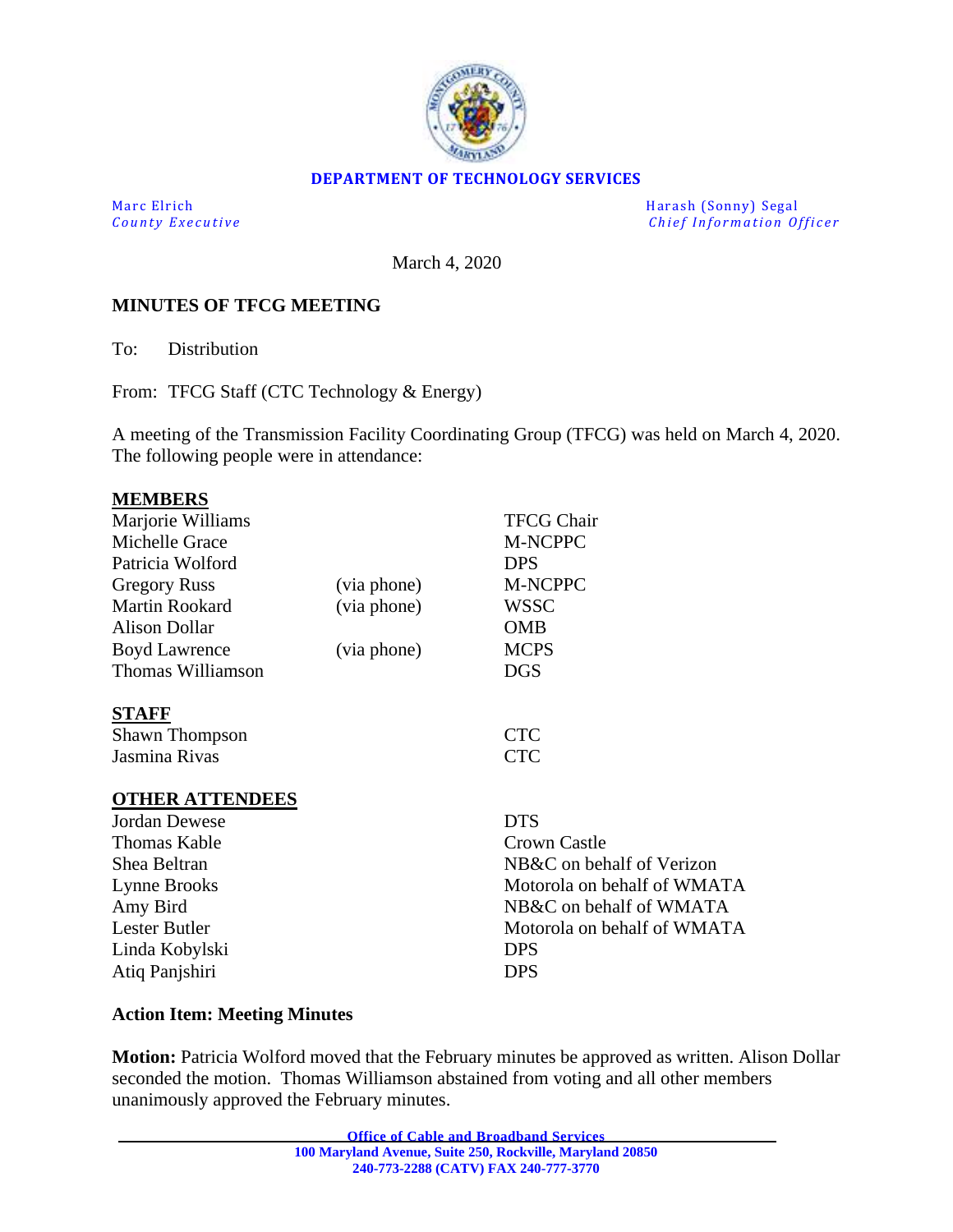Minutes of TFCG Meeting Held March 4, 2020 Page 2 of 6

## **Action Item: Consent Agenda**

## **Consent Agenda**

*1. Application Number:* 2019121057 *Type:* Minor Modification *Received (date):* 12/9/2019 *Revised*: 1/29/2020

*Applicant:* Verizon Wireless *Site Name/Location:* Brink Water Tank*/*21701 Ridge Rd., Germantown *Zoning Standard:* AR *Property Owner:* WSSC *Description:* Remove and replace three remote radio heads (RRH) at 119' on an existing 124' water tank. *Tower Coordinator Recommendation:* Recommended on condition the applicant provides written approval from WSSC at the time of permitting. Recommendation is subject to compliance with all applicable laws

- *2. Application Number:* 2020011094 *Type:* Minor Modification *Received (date):* 1/29/2020 *Applicant:* Verizon Wireless *Site Name/Location:* Summit Hills Apartments*/*8484 16th St., Silver Spring *Zoning Standard:* CR-2.5 *Property Owner:* Summit Hills LLC *Description:* Remove six antennas and nine RRHs. Add nine antennas and six RRHs at 105'/108' on an existing 98'10" building. *Tower Coordinator Recommendation:* Recommended. Recommendation is subject to compliance with all applicable laws.
- *3. Application Number:* 2020011092 *Type:* Minor Modification *Received (date):* 1/29/2020 *Revised*: 2/4/2020

*Applicant:* Verizon Wireless *Site Name/Location:* World Building Tower*/*8121 Georgia Ave., Silver Spring *Zoning Standard:* CR-3.0 *Property Owner:* World Building LLC *Description:* Remove three RRHs. Add three antennas and three RRHs at 131'/140' on an existing 117'4" building. *Tower Coordinator Recommendation:* Recommended. Recommendation is subject to compliance with all applicable laws.

*4. Application Number:* 2020021096 *Type:* Minor Modification *Received (date):* 2/3/2020 *Revised*: 2/10/2020

*Applicant:* Verizon Wireless *Site Name/Location:* Woodmont Triangle Garage*/*7730 Woodmont Ave., Bethesda *Zoning Standard:* CR-5.0 *Property Owner:* Montgomery County *Description:* Remove six antennas and nine RRHs. Add nine antennas and six RRHs at 55'/56'/57'/58' on an existing 64' building.

*Tower Coordinator Recommendation:* Recommended. Recommendation is subject to compliance with all applicable laws.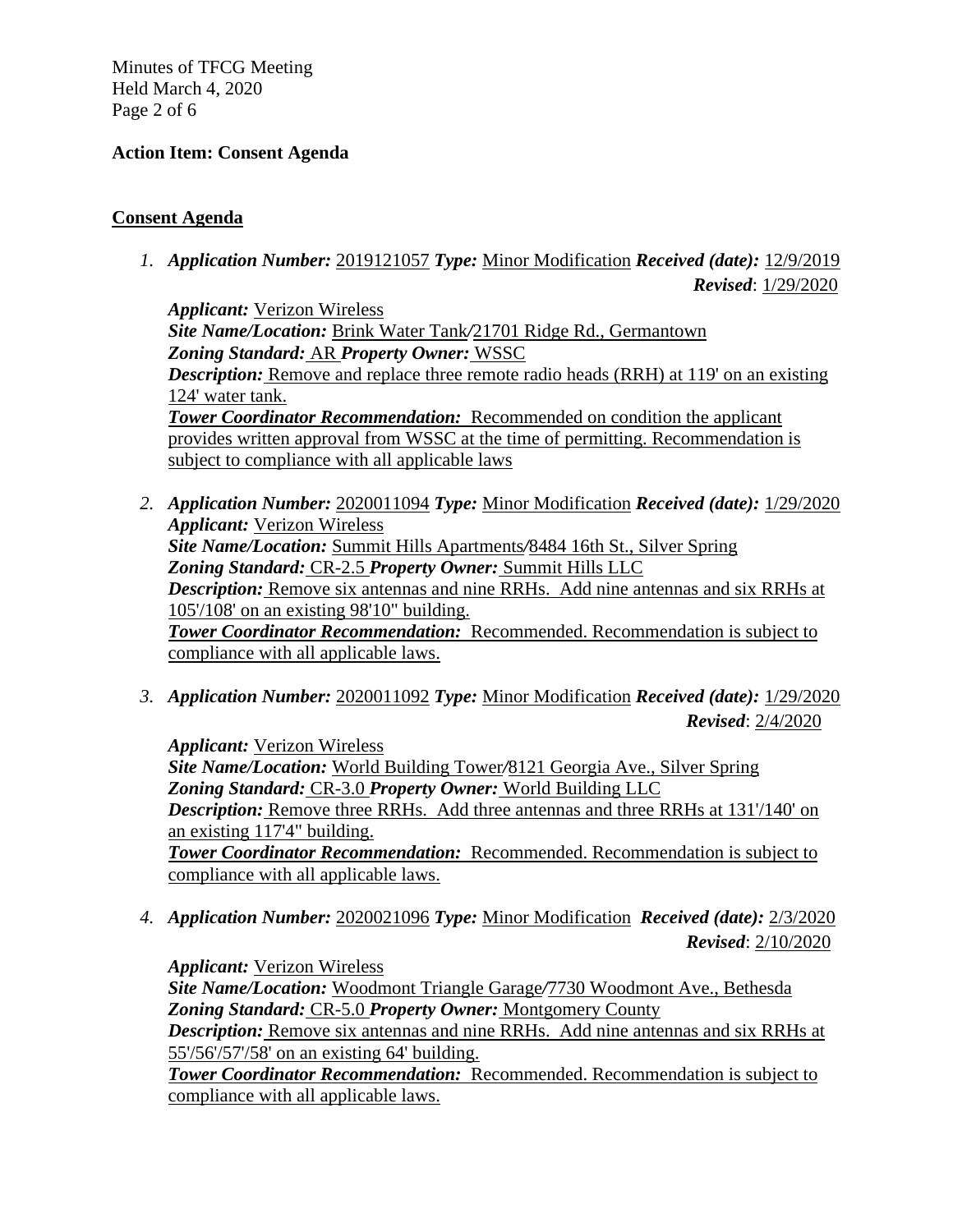*5. Application Number:* 2020021099 *Type:* Minor Modification *Received (date):* 2/5/2020 *Revised*: 2/10/2020

*Applicant:* AT&T Wireless *Site Name/Location:* Fire Station 31*/*12100 Darnestown, Gaithersburg *Zoning Standard:* R-200 *Property Owner:* Montgomery County *Description:* Remove nine antennas and six RRHs. Add six antennas and nine RRHs at 151' on an existing 161' monopole. *Tower Coordinator Recommendation:* Recommended. Recommendation is subject to compliance with all applicable laws.

*6. Application Number:* 2020011071 *Type:* Minor Modification *Received (date):* 1/30/2020 *Revised*: 2/12/2020

*Applicant:* AT&T Wireless *Site Name/Location:* Barnhart Property*/* Hawkins Crmry & Laytonsville Rd., Gaithersburg *Zoning Standard:* AR *Property Owner:* Ruppert Family 2012 Trust *Description:* Remove six antennas and three RRHs. Add six antennas and nine RRHs at 116' on an existing 125' monopole. *Tower Coordinator Recommendation:* Recommended. Recommendation is subject to compliance with all applicable laws.

*7. Application Number:* 2020021100 *Type:* Minor Modification *Received (date):* 2/11/2020 *Revised*: 2/19/2020 *Revised*: 2/20/2020

*Applicant:* Verizon Wireless

*Site Name/Location:* Village Square Apartments*/*12011 Veirs Mill Rd., Silver Spring *Zoning Standard:* R-30 *Property Owner:* Grossberg Louis C ET AL *Description:* Remove nine antennas and six RRHs. Add six antennas and six RRHs at 46' on an existing 42' building. **Tower Coordinator Recommendation:** Recommended. Recommendation is subject to

compliance with all applicable laws.

*8. Application Number:* 2020021102 *Type:* Minor Modification *Received (date):* 2/14/2020 *Revised*: 2/24/2020

*Applicant:* Sprint/Nextel

*Site Name/Location:* Pepco 702485-0235*/* Montevideo Rd., Poolesville *Zoning Standard:* AR *Property Owner:* Montgomery County ROW *Description:* Remove and replace one antenna at the top of an existing 43'4" wood pole. Relocate the existing cabinet on the wood pole at approximately the same vertical height. Install a new equipment cabinet at ground level on a concrete platform; place one RRH and one mini macro radio inside the new ground cabinet as well as one GPS antenna on top of the proposed cabinet.

*Tower Coordinator Recommendation:* Recommended on the condition that the applicant receives written approval from the M-NCPPC's Rural Rustic Roads Program at the time of permitting. Recommendation is subject to compliance with all applicable laws.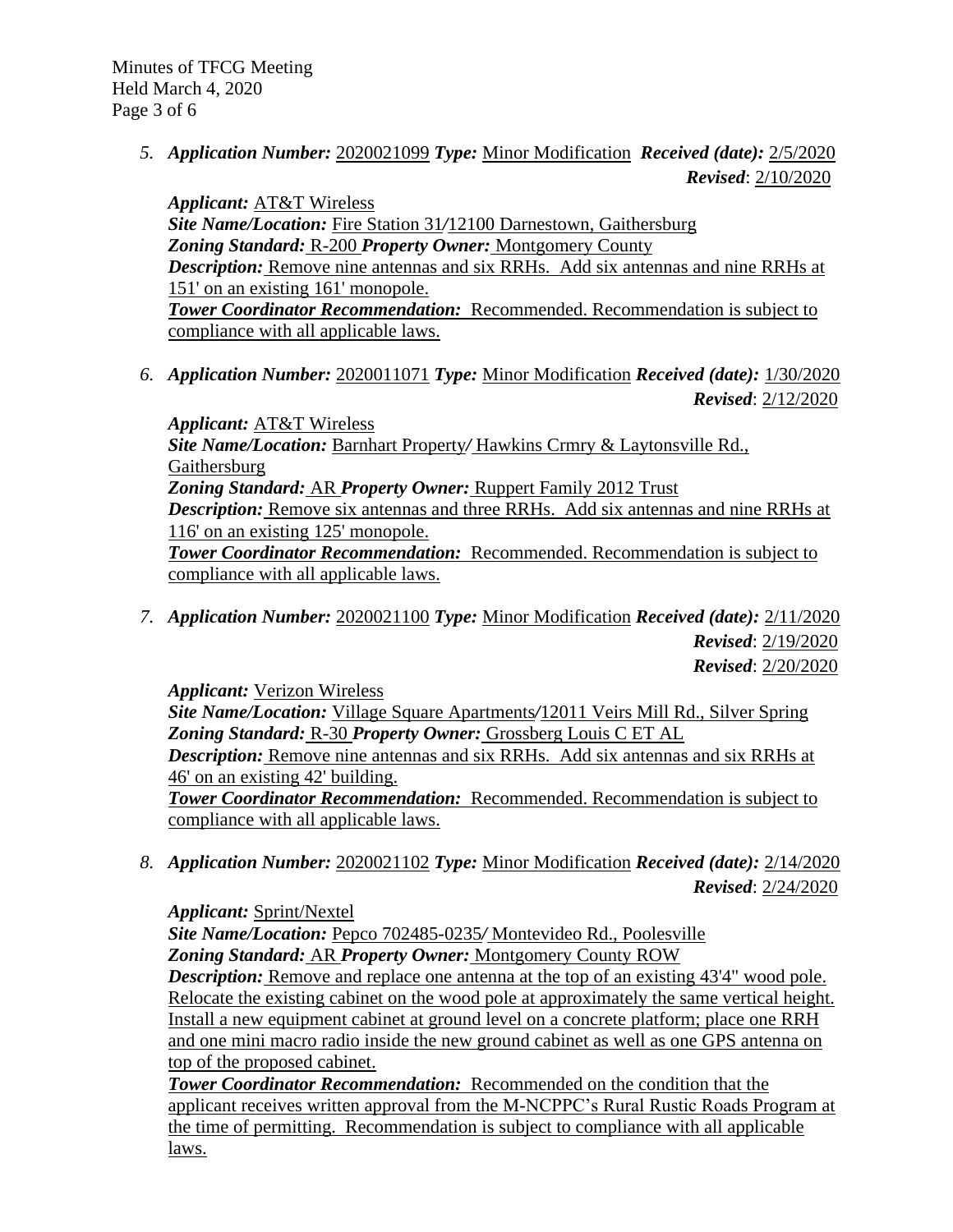Minutes of TFCG Meeting Held March 4, 2020 Page 4 of 6

**Discussion:** Marjorie Williams indicated that because members of the public had expressed concern regarding applications 2020011094, 2020011092, and 2020021100 (i.e., #2 – #3 and #8 on the consent agenda), those items would be moved to the regular agenda for further discussion.

**Motion**: Michelle Grace moved that all items with the exception of items #2 – #3 and #8 on the consent agenda be recommended. Gregory Russ seconded the motion and it was unanimously recommended.

### **Regular Agenda**

| 9. Application Number: 2020011094 Type: Minor Modification Received (date): 1/29/2020    |
|------------------------------------------------------------------------------------------|
| <b>Applicant: Verizon Wireless</b>                                                       |
| Site Name/Location: Summit Hills Apartments/8484 16th St., Silver Spring                 |
| <b>Zoning Standard: CR-2.5 Property Owner: Summit Hills LLC</b>                          |
| <b>Description:</b> Remove six antennas and nine RRHs. Add nine antennas and six RRHs at |
| $105\frac{1}{108}$ on an existing 98'10" building.                                       |
| <b>Tower Coordinator Recommendation:</b> Recommended. Recommendation is subject to       |
| compliance with all applicable laws.                                                     |
|                                                                                          |

**Discussion:** Jasmina Rivas summarized the application. Shawn Thompson added that the issues that were brought up for this application included whether this structure's rooftop was at its maximum allowable capacity. Marjorie Williams recommended that the Department of Permitting Services (DPS) review this concern once the applicant brought the application into DPS for a building permit. Marjorie Williams also added that the application should be recommended on the condition that the rooftop does not exceed its maximum allowable capacity.

**Motion:** Patricia Wolford moved that the application be recommended with the suggested condition. Thomas Williamson seconded the motion and it was unanimously recommended.

# *10. Application Number:* 2020011092 *Type:* Minor Modification *Received (date):* 1/29/2020 *Revised*: 2/4/2020

*Applicant:* Verizon Wireless *Site Name/Location:* World Building Tower*/*8121 Georgia Ave., Silver Spring *Zoning Standard:* CR-3.0 *Property Owner:* World Building LLC *Description:* Remove three RRHs. Add three antennas and three RRHs at 131'/140' on an existing 117'4" building. *Tower Coordinator Recommendation:* Recommended. Recommendation is subject to compliance with all applicable laws.

**Discussion:** Jasmina Rivas summarized the application. Shawn Thompson added that the issues that were brought up for this application included whether this structure's rooftop was at its maximum allowable capacity. Marjorie Williams recommended that DPS review this concern once the applicant brought the application into DPS for a building permit. Marjorie Williams also added that the application should be recommended on the condition that the rooftop does not exceed its maximum allowable capacity.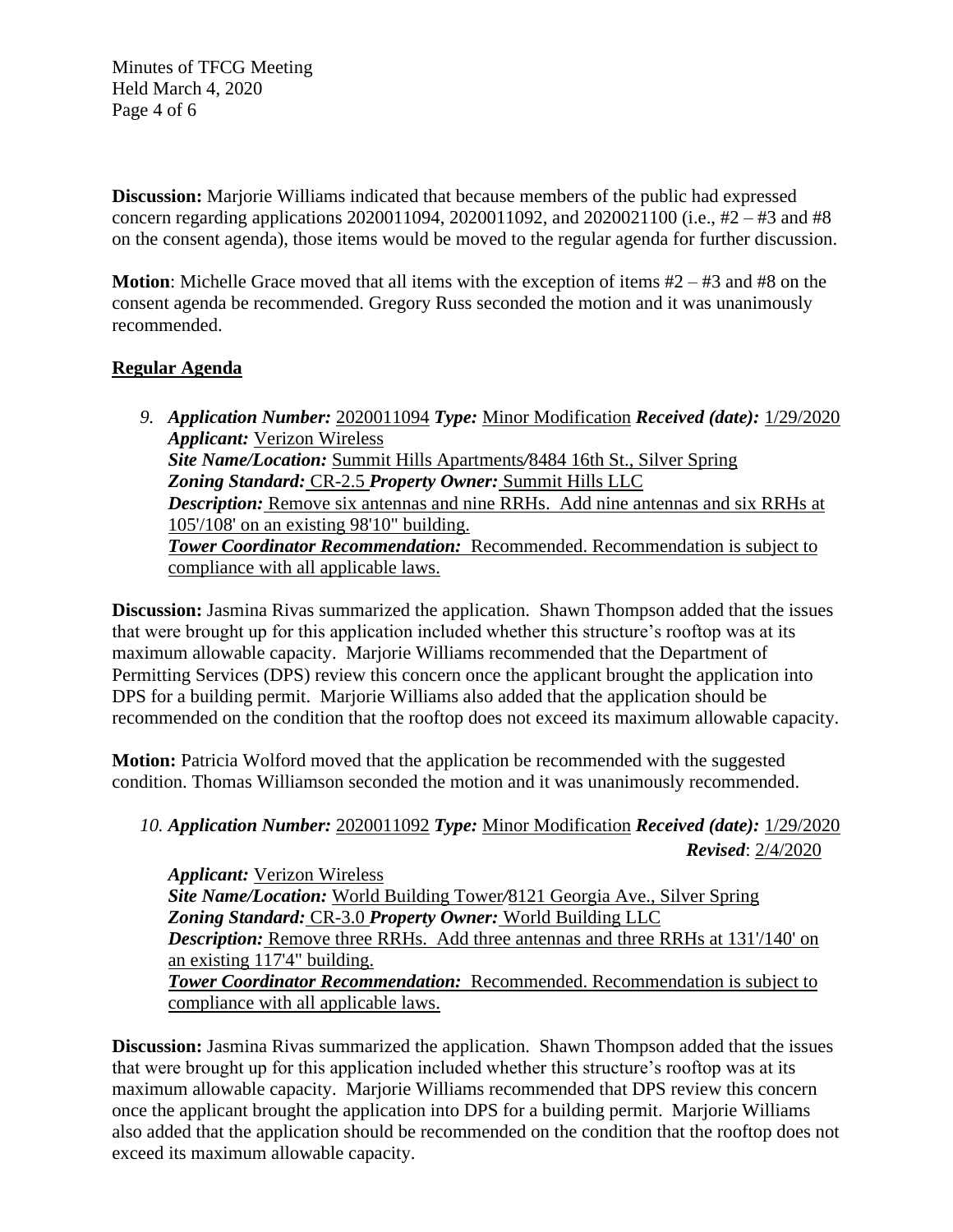Minutes of TFCG Meeting Held March 4, 2020 Page 5 of 6

**Motion:** Patricia Wolford moved that the application be recommended with the suggested condition. Thomas Williamson seconded the motion and it was unanimously recommended.

# *11. Application Number:* 2020021102 *Type:* Minor Modification *Received (date):* 2/14/2020 *Revised*: 2/24/2020

*Applicant:* Sprint/Nextel *Site Name/Location:* Pepco 702485-0235*/* Montevideo Rd., Poolesville *Zoning Standard:* AR *Property Owner:* Montgomery County ROW *Description:* Remove and replace one antenna at the top of an existing 43'4" wood pole. Relocate the existing cabinet on the wood pole at approximately the same vertical height. Install a new equipment cabinet at ground level on a concrete platform; place one RRH and one mini macro radio inside the new ground cabinet as well as one GPS antenna on top of the proposed cabinet.

*Tower Coordinator Recommendation:* Recommended on the condition that the applicant receives written approval from the M-NCPPC's Rural Rustic Roads Program at the time of permitting. Recommendation is subject to compliance with all applicable laws.

**Discussion:** Jasmina Rivas summarized the application. Shawn Thompson added that the issues that were brought up for this application included the County's "Vision Zero" compliance strategy, the validity/existence of an original building permit, and the ground equipment cabinet size. Linda Kobylski confirmed that "Vision Zero" compliance would be checked during DPS's review of the application, as would the existence of an original building permit for this site. Jasmina Rivas added that the proposed ground equipment cabinet would be 11.74 cubic feet and would not exceed the allowable 12 cubic feet. Atiq Panjshiri commented on the placement of the equipment cabinet. He asked whether Crown Castle would have an issue with placing the cabinet on the rear side of the pole so that the cabinet would not be the first object impacted during an accident. Thomas Kable answered on behalf of Crown Castle, noting that the company would be open to any direction from DPS regarding the placement of their equipment cabinets. Marjorie Williams also reminded the committee that this Pepco pole is located on a rural rustic road and would need approval from the M-NCPPC's Rural Rustic Roads Program at the time of permitting.

**Motion**: Thomas Williamson moved that the application be recommended. Alison Dollar seconded the motion and it was unanimously recommended.